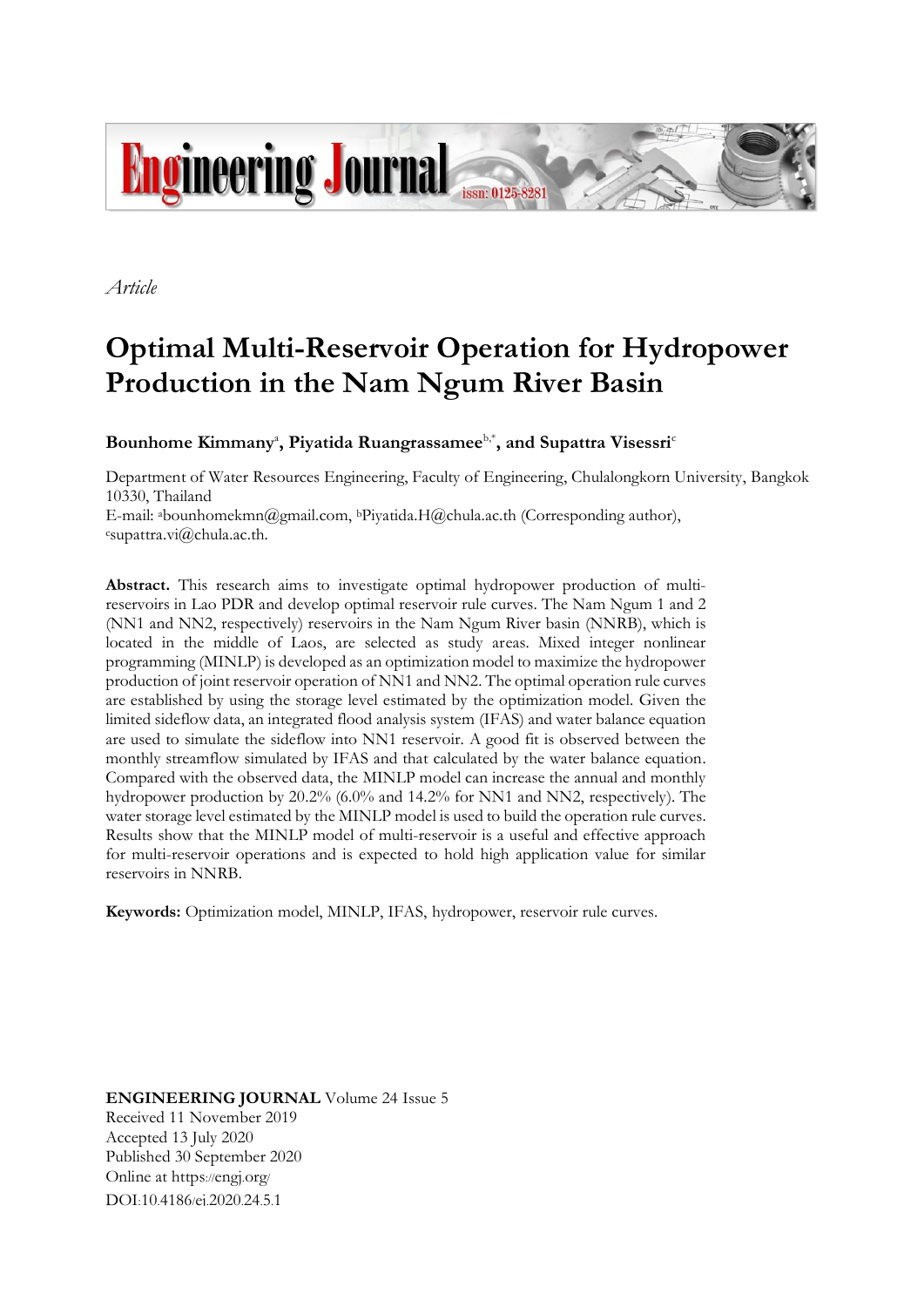| Table 1. Nomenclature used in this paper |  |  |  |
|------------------------------------------|--|--|--|
|------------------------------------------|--|--|--|

| Abbreviation  | Explanation                                                  |
|---------------|--------------------------------------------------------------|
| DP            | Dynamic Programming                                          |
| <b>EGAT</b>   | Electricity Generating Authority of<br>Thailand              |
| <b>GDP</b>    | <b>Gross Domestic Product</b>                                |
| <b>GAMS</b>   | General Algebraic Modelling System                           |
| GA            | Genetic Algorithms                                           |
| GUI           | Graphical User Interface                                     |
| <b>ICHARM</b> | International Centre for Water Hazard<br>and Risk Management |
| <b>IFAS</b>   | Integrated Flood Analysis System                             |
| LP            | Linear Programming                                           |
| Lao PDR       | Lao People's Democratic Republic                             |
| LRC           | Lower Rule Curve                                             |
| <b>MINLP</b>  | Mixed Integer Non-Linear<br>Programming                      |
| NLP           | Non-Linear Programming                                       |
| NNRB          | Nam Ngum River Basin                                         |
| <b>NSan</b>   | Nam San River                                                |
| <b>NS</b>     | Nam Song River                                               |
| NB            | Nam Bak River                                                |
| NN1           | Nam Ngum 1 reservoir                                         |
| NN2           | Nam Ngum 2 reservoir                                         |
| NN1 HPP       | Nam Ngum 1 Hydropower Plant                                  |
| NN2 HPP       | Nam Ngum 2 Hydropower Plant                                  |
| NASA          | National Aeronautics and Space<br>Administration             |
| <b>URC</b>    | Upper Rule Curve                                             |

### **1. Introduction**

The optimal operation of a multi-reservoir system is complex owing to various variables and objectives [1]. A multi-reservoir system operation must be able to maximize or minimize the use of optimal policies for reservoir inflow, storage volume, and release management [2]. Generally, a reservoir is operated by using upper and lower rule curves to control the release of water to the demand sites downstream [3]. The reservoir operation is generally not optimal due to certain constrains and uncertainties. Various optimization techniques have been developed and widely applied to address non-linear problems in multi-reservoir system operation and in the search for optimal reservoir operation rule curves [4], including linear programming (LP) [5], nonlinear programming (NLP) [6], genetic algorithms (GA), dynamic programming (DP) [7], and fuzzy stochastic [8]. In recent years, novel techniques have been applied to optimize multi-reservoir operations [9]. Some of these techniques include 2D dynamic programming [10],

stochastic dynamic programming [11], mixed-integer nonlinear programming (MINLP) [12, 13], artificial intelligence [14], artificial neural network [15], and deep learning algorithms [16].

Lao PDR has many rivers that can be used for hydropower projects [17]. According to its Millennium Development Goals (2011), Lao PDR aims to be the "battery of Southeast Asia" that exports hydropower to its neighboring counties. To this end, hydropower systems have been constructed in the country to supply its internal and external hydropower demands. The Lao PDR government has persistently searched for techniques that can help them maximize their hydropower production, which is expected to significantly increase in the future through effective reservoir operations. As of 2018, Lao PDR has 516 hydropower projects, among which 61 are under operation, 52 are under construction, 148 are expected to operate by 2030, and 255 have signed memorandums of understanding [18].

The Nam Ngum River, which is the fourth largest river in Lao PDR and is connected to the Mekong River in Vientiane, has the ideal geographical conditions for launching hydropower projects. Many reservoirs have been constructed within this river for hydropower production. There are six reservoirs in operation, two under construction, and three are planned. Among these reservoirs, the Nam Ngum 1 (NN1) and Nam Ngum 2 (NN2) hydropower plants (HPPs) have the largest size and highest power production capacity. The operation of these reservoirs is managed by different organizations, whereas their power grid connection varies across different periods along with their load demand. These problems have introduced difficulties and complexities in the operation of these reservoirs. Moreover, the operation of these reservoirs sometimes depends on the experience of their operators [19].

The Nam Ngum River basin (NNRB) has faced water-related disasters and insufficient power supply due to their natural variability and lack of coordination between organizations upstream and downstream of the river. In addition, hydropower production business providers aim to gain maximum profit from hydropower production by reaching agreements with neighboring countries. Moreover, NNRB lacks an integrated water management due to the conflicts among the various departments and ministries in Laos that are in charge of the water resources of the country [20].

In recent years, several simulation approaches have been used in NNRB, including GA, DP, water evaluation and planning system, and Hydrologic Engineering Center-Reservoir system simulation (HEC-ResSim) towards optimal reservoir operations, however, they are still subject to nonlinearity, complexity and other limitations [21, 22].

A multi-reservoir operation can be achieved by using not only traditional techniques but also advanced and complex approaches to maximize hydropower production, enhance reservoir operation efficiency, and mitigate natural disasters. A multi-reservoir operation requires a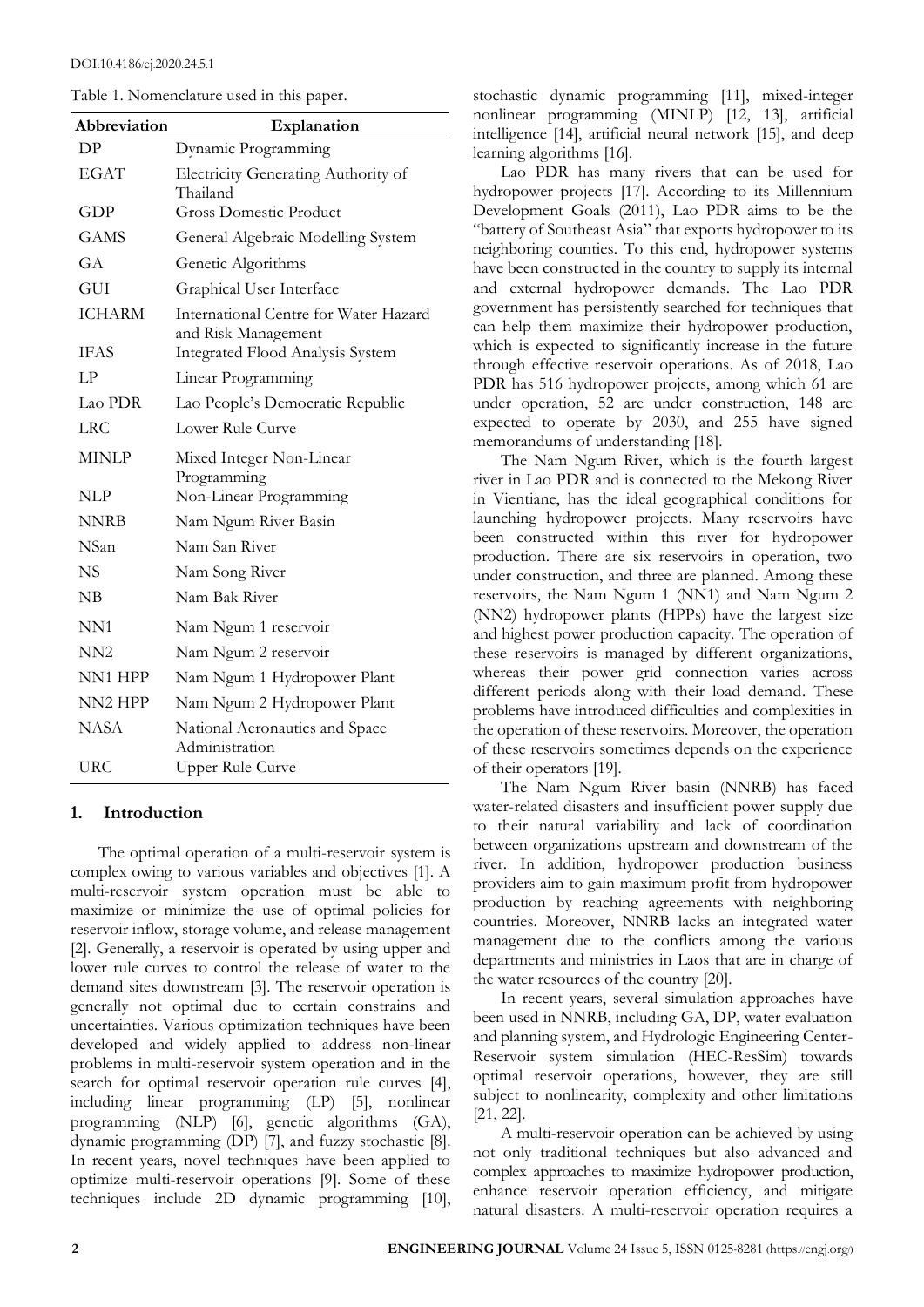balancing of all objectives of a reservoir, including hydropower generation, water supply, flood control, and environment flow [23]. In 2017, Ashrafi and Dariane found that the complexity of multi-reservoir operations prevents the application of simple optimization techniques [24].

To maximize the hydropower production of the NN1 and NN2 HPPs, this study examines a technique for increasing the hydropower production capacity and improving water resources management of NNRB. The optimization model for multi-reservoir operation of NN1 and NN2 in NNRB is developed and solved using the General Algebraic Modelling System (GAMS) software. An integrated flood analysis system (IFAS) is also applied for sideflow simulation.

## **2. Study area**

The Nam Ngum River is one of the most important rivers in Lao PDR that starts from the Xiengkhouang Province and connecting to the Mekong River in Vientiane Capital as shown in Fig. 1. The NNRB basin has a drainage area of 16,931 km<sup>2</sup> or approximately 7.3% of Lao PDR.

This study focuses on two reservoir systems in this basin, namely, NN1 and NN2, which are operated by different organizations. NN1 is the largest reservoir in NNRB and is located approximately 35 km downstream of NN2.

NN1, which is operated by the EDL-Generation Public Company, started generating hydropower in 1971 with a hydropower capacity of 30 MW, which increased to 80, 150, and 155 MW in 1978, 1984, and 2004, respectively, and is planned to increase to 275 MW in the future [25]. Meanwhile, NN2 is located approximately 90 km north of Vientiane and approximately 35 km upstream of NN1. NN2 started operating in 2011 and is managed by Nam Ngum 2 Power Company Limited. The operations of NN2 follows the hydropower load demand of the Electricity Generating Authority of Thailand (EGAT). NN2 started out with an installed capacity of 615 MW to supply hydropower to the power network of Thailand, and all of its generated hydropower amount is sold to EGAT as specified in the Power Purchase Agreement (PPA).

In 2015, the electricity consumption of six regions in NNRB accounted for 42% of the country's total consumption (Table 2) possibly due to the rapid economic development of Vientiane, the capital city. NNRB is a potential hydropower production base that is expected to account for approximately 3% of the GDP growth rate of Laos [26].



Fig. 1. Location map of Nan Ngum River Basin.

Table 2. Electricity consumption of the six regions within NNRB (Unit: GWh).

| Province          | 2011  | 2012  | 2013  | 2014  | 2015  |
|-------------------|-------|-------|-------|-------|-------|
| Luangprabang      | 92    | 100   | 121   | 136   | 147   |
| Vientiane Capital | 1,028 | 1,184 | 1,187 | 1,173 | 1,258 |
| Vientiane         | 435   | 555   | 439   | 170   | 181   |
| Xiengkhuang       | 30    | 39    | 45    | 43    | 47    |
| Bolikhamxay       | 86    | 101   | 106   | 117   | 125   |
| Xaysomboun        |       |       |       | 6     | 21    |
| Total             | 1,670 | 1.978 | 1,898 | 1,644 | 1,780 |

### **3. Methodology**

#### **3.1. Data Description**

An optimization model requires a large amount of data, including physical and operational reservoir data and time series data, to join the operations of NN1 and NN2.

The time series data used in this study include the observed historical reservoir inflow recorded at the tributaries and mainstreams within NNRB and the observed release and historical hydropower production data of NN1 and NN2. These data, which cover the years 2012 to 2015, are used to optimize the release of water from the reservoirs. These data were supported by Department of Meteorology and Hydrology, Ministry of Natural Resources and Environment, Lao PDR.

Eleven stations of the daily observed rainfall data during 2012 to 2015 used for sideflow simulation (Fig. 2)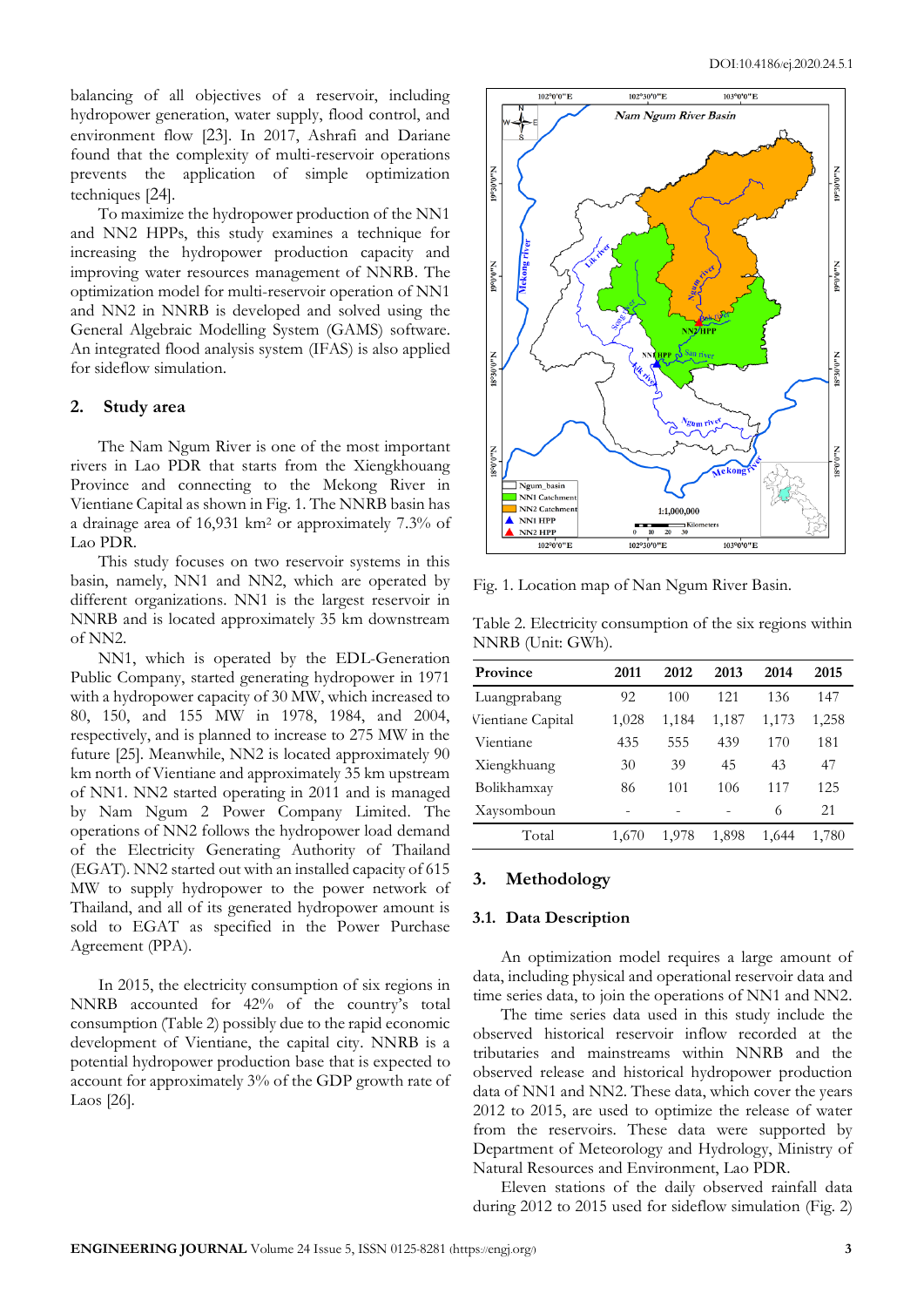#### DOI:10.4186/ej.2020.24.5.1

were supported by Department of Meteorology and Hydrology, Ministry of Natural Resources and Environment, Lao PDR. The technical data of both NN1 and NN2 are summarized in Tables 3. NN1 consists of 5 turbines. Three turbines have combined rated inflow per turbine of 117  $\text{m}^3/\text{s}$  and the other two turbines have combined rated inflow per turbine of  $57 \text{ m}^3/\text{s}$ .



Fig. 2. Location of observed stations in NNRB.

Table 3. Principal feature of NN1 and NN2 HPPs.

| Data category            | NN1<br><b>HPP</b> | NN2<br><b>HPP</b> | Unit            |
|--------------------------|-------------------|-------------------|-----------------|
| Catchment Area           | 8,460             | 5,640             | km <sup>2</sup> |
| Annual average inflow    | 328               | 198               | $m^3/s$         |
| Weir crest elevation     | 202.3             | 359               | masl            |
| Max flood level          | 215               | 378.5             | masl            |
| Full supply level        | 212               | 375               | masl            |
| Minimum supply level     | 196               | 345               | masl            |
| Maximum tailwater level  | 178               | 225               | masl            |
| Full operation tailwater | 166               | 212               | masl            |
| Rated flow per turbine   | 117/57            | 149.4             | $m^3/s$         |
| Installed capacity       | 155               | 615               | MWh             |

One of the inputs into the MINLP model is the sideflows from the tributaries of the Nam Ngum River as shown in Fig. 3. These include the Nam San (NSan), Nam Song (NS), and Nam Bak (NB) rivers. These sideflows connect to NN1, but the streamflow data for NSan and NB are unavailable. Therefore, IFAS is used to simulate the streamflow of these rivers. The Nam Lik (NL) River is not considered for this study because it joins the Nam Ngum River at the downstream of NN1 HPP and it does not affect the reservoir operation. The release from NN1

and NL River are also used for domestic and irrigation at downstream of NN1 reservoir. The domestic water use is about 4.261 MCM/month on average and the irrigation water use is about 65.007 MCM/month on average. The domestic water use is estimated based on the amount of raw water use from Nam Ngum river per day for water supply system [27]. The irrigation water use is estimated based on the crop water consumption in the Mekong River Basin [28].



Fig. 3. Schematic diagram of river network of NNRB.

#### **3.2. Model Formulation**

## 3.2.1. Simulation of sideflows using IFAS

The NNRB is mostly mountainous area with very limited number of meteorological and hydrological stations. This area can be considered as ungauged or poorly gauged basin. In developing IFAS, ICHARM considered the issues for the underdeveloped and developing countries where there are not sufficient available data for developing model [29]. The application of IFAS includes interface for the global data that can be downloaded from website and local data as the input, which is suitable for study area with limited rain gauges. In addition, IFAS model performs well in streamflow simulation for the Nam Song River basin which a tributary of Nam Ngum River. It is therefore expected to perform well in NNRB area with similar hydrological characteristics [30].

The IFAS model was developed in Japan in the 1990s by a collaborative research team from the International Centre for Water Hazard and Risk Management (ICHARM) and the Public Work Research Institute. IFAS is a GUI tool for distributed rainfall-runoff model analysis with consideration of limited available observation for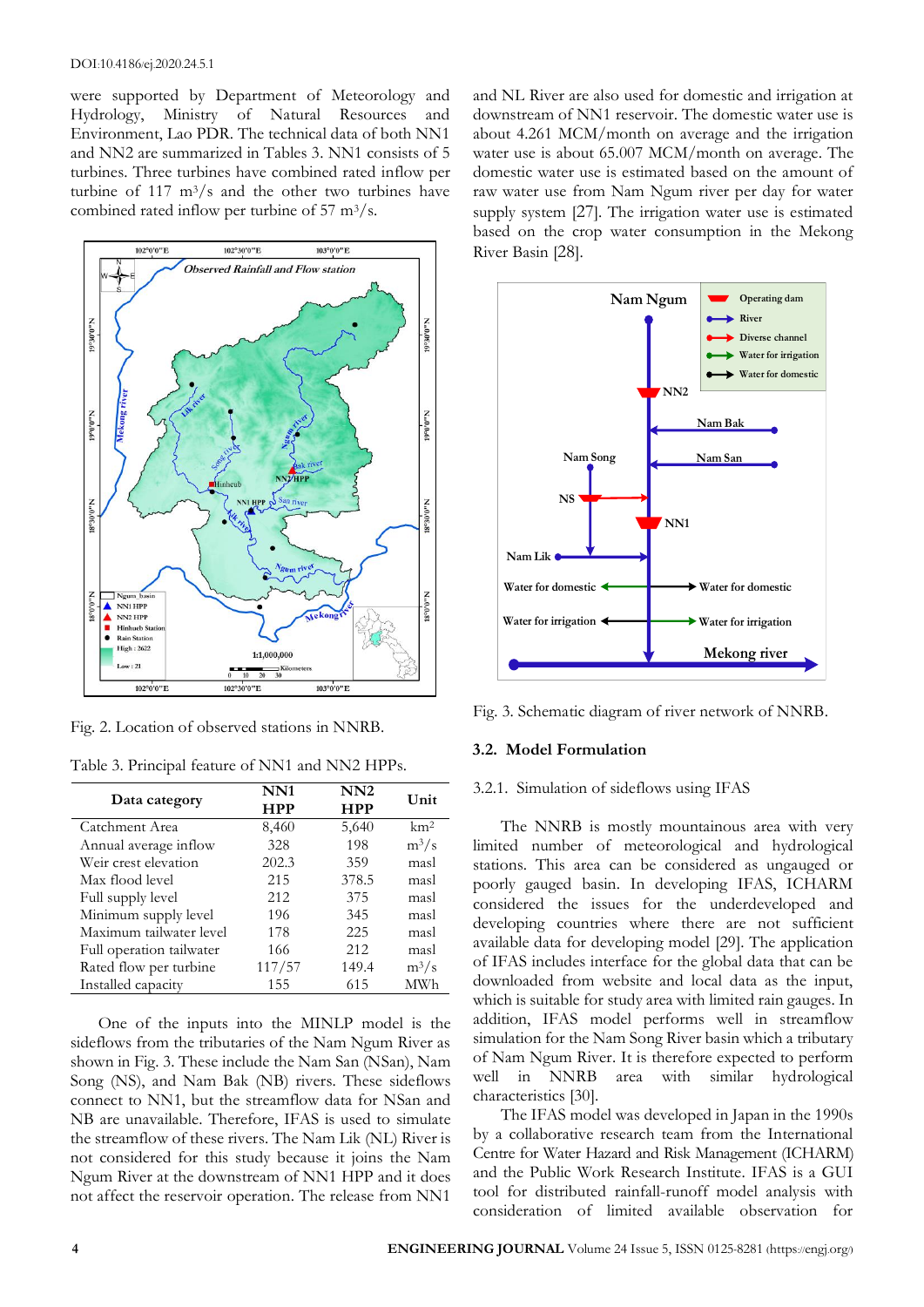developing model [29]. IFAS model consists of a routingmodel-based hydrological model and a tank-model-based kinematic wave hydraulic model. Several tank models are available in IFAS, including the river channel, surface, and groundwater tank models. IFAS uses Darcy's law, Manning's law, and the kinematic wave formula to simulate streamflow. If local data are not available, the input can be obtained from grid-based global satellite dataset that contains information on topography, soil classes, and land use. The steps in IFAS are not elaborated in this paper; instead, the reader can refer to ICHARM (2011) [23].

The IFAS parameter values are calibrated automatically using the IFAS calibrator. The parameters are calibrated by adjusting their values until a good agreement between the observed and simulated hydrographs is obtained. Seven model parameters are selected for the calibration due to their initial sensitivity. An indirect modeling of the target site is performed to model and simulate the streamflow in a neighboring catchment.

In this study, the input data are from both local data and global data. The rainfall data from eleven rain gauge are used. The observed flow at the Hinhueb Station (Fig. 2.) is used for calibration due to their availability and quality. The time period of 2012 to 2015 is used for the calibration and validation. The rainfall and flows data were supported by Department of Meteorology and Hydrology, Ministry of Natural Resources and Environment, Lao PDR. The land use data were obtained from the National Agriculture and Forestry Research Institute of Laos (2010) with a resolution grid of 30 meters. The major land use in the study area is forest covering approximately 81% of the entire river basin. The soil data are available from the United Nations Environment Programme. The soil types are mostly clay loam accounting for 71.6% of the entire river basin. While realizing the crucial role of the land use and soil data on estimating the runoff, the global data with available resolution used in this study is considered acceptable.

#### 3.2.2. Reservoir water-balance model

Due to the unavailable observed flows of NSan and NB, the sideflow simulation of NSan and NB from IFAS are verified by comparing the simulations with the sideflow calculated from the water balance equation. The monthly water balance of NN1 is formulated based on the inflow, outflow, and evaporation as shown in Fig. 4.

The monthly inflows to NN1 are assumed to be equal to the sum of the monthly outflows from NN2 and the total sideflow after deducting the precipitation, outflow, and evaporation from NN1. The infiltration loss is assumed to be negligible in this case. The sideflow from the water balance system (NB and NSan) can be calculated as shown in Eq. (1).

$$
Q_{NB+NSan} = In_{NN1} + E_{NN1} - NS - Out_{NN2} - P_{NN1}
$$
 (1)

where *QNB+NSan* is sum of NB and NSan streamflow,  $I_{N_{NN1}}$  is total monthly inflow to NN1,  $E_{NN1}$  is monthly evaporation from NN1, *NS* is diverted flow from NS reservoir,  $Out_{NN2}$  is total monthly outflow from NN2 reservoir estimated from the release of water through the turbines and spillway of NN2, and  $P_{NN1}$  is monthly precipitation of NN1 as expressed in MCM.



Fig. 4. Schematic diagram of NN1 reservoir water balance.

To evaluated model's performance, three statistical indices including Nash-Sutcliffe coefficient (NSE), Coefficient of Determination (R<sup>2</sup> ) and Relative Error (RE) are selected [31, 32]. These indices are calculated as shown in Eq. (2)-(4).

1) Coefficient of Determination (R<sup>2</sup> )

$$
R^{2} = \left[ \frac{n \left[ \sum_{i=1}^{n} (Q_{obs,i} \times Q_{sim,i}) \right] - \left[ \left( \sum_{i=1}^{n} Q_{obs,i} \right) \times \left( \sum_{i=1}^{n} Q_{sim,i} \right) \right]}{\sqrt{n} \left( \sum_{i=1}^{n} Q_{obs,i}^{2} \right) - \left( \sum_{i=1}^{n} Q_{obs,i} \right)^{2}} \right]^{2} \tag{2}
$$

where *Qobs* is observed streamflow, *Qsim* is simulated streamflow during time period *i*, *n* is number of data.

2) Nash-Sutcliffe coefficient (NSE)

$$
NSE = 1 - \left[ \frac{\sum_{i=1}^{n} (Q_{obs,i} - Q_{sim,i})^2}{\sum_{i=1}^{n} (Q_{obs,i} - \overline{Q}_{obs,i})^2} \right]
$$
(3)

where *Qobs* is observed streamflow, *Qsim* is simulated streamflow during time period *i*, *n* is number of data.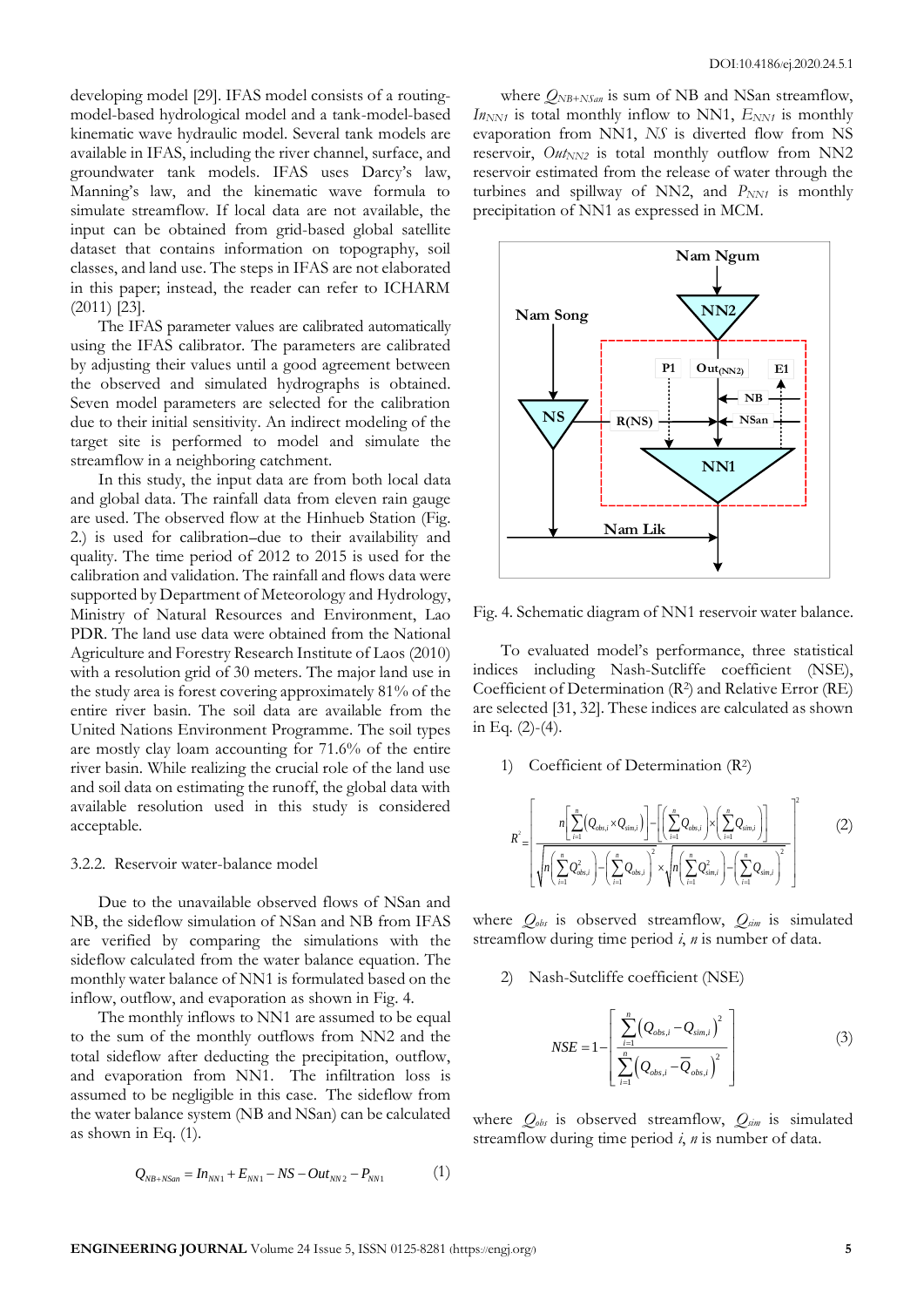3) Relative Error (RE)

$$
RE = \frac{|Q_{sim,i} - Q_{obs,i}|}{Q_{obs,i}} \times 100
$$
 (4)

where *Qobs* is observed streamflow, *Qsim* is simulated streamflow during time period *i*.

### 3.2.3. Optimization model (MINLP) formulation

The hypothesis that joint operation between NN1 and NN2 would increase hydropower production is investigated in this study by formulating the optimization model. The main decision variables are release from NN1 and NN2 and hydropower production from NN1 and NN2. NN1 and NN2 are multi-purpose reservoirs for hydropower, domestic water use, irrigation, and environmental flow. In this study, the objective function is set to be a single objective to maximize hydropower production of NN1 and NN2 and the water demand for domestic use, environmental flow, and irrigation is treated as a constrain. For flood consideration, the channel capacity is set as a constraint. The decision variable considering whether there is flow through the spillway is set as integer of 0 (no spillway) and 1. Therefore, the optimization model developed in this study is mixed integer nonlinear programing (MINLP) and it is solved using GAMS.

The main objective of this study is to maximize the hydropower production of NN1 and NN2 over period of  $2012 - 2015$  on monthly time scale as shown in Eq. (5).

$$
Maximize: \t HP_{\text{Total}} = \sum_{t=1}^{n} (HP_{t, NN1} + HP_{t, NN2}) \t(5)
$$

where, *HPTotal* is total hydropower production of NN1 and NN2, *HPt,NN1* and *HPt,NN2* are total hydropower production from NN1 and NN2 Has expressed in kWh, at time *t*.

Hydropower is very important for Laos to boost economic growth. Hydropower production is a function of the release of water through turbines, the time of hydropower generation, the effectiveness of the storage head, and the installed capacity of an HPP as shown in Eq. (6).

$$
HP_t = \eta \times \gamma \times R_t \times H_t \times T \tag{6}
$$

where,  $HP_t$  is the hydropower generated from HPPs at time  $t$ ,  $\eta$  is the efficiency of turbine,  $\gamma$  is specific weight of water ( $\approx$  9.81 *KN* /  $m^3$ ),  $R_t$  is the release water through the turbine at time  $t$ ,  $H_t$  is the differences in water between the head and tailwater levels as expressed in meters (m) at time *t*, and *T* is the time for generating hydropower as expressed in hours (hr).

The constrains considered in the MINLP model include water balance of reservoir, water use downstream, channel capacity, turbine capacity, hydropower generation capacity, reservoir storage capacity, and water released through spillway. The water balance equation is applied to define the outflow of reservoirs. The seepage is assumed to be negligible. Following the cascade reservoir system, the water balance is expressed as.

$$
S_{t+1} = S_t + In_t - E_t - R_t - Spill_t
$$
 (7)

where,  $S_{t+1}$  is the final storage capacity at time  $t+1$ ,  $S_t$  is the initial storage capacity at time  $t$ ,  $R_t$  is the total release through turbines at time  $t$ ,  $In<sub>t</sub>$  is the reservoir inflow at time  $t$ ,  $E_t$  is monthly evaporation from the reservoir at time  $t$ , and *Spill<sup>t</sup>* is the release through the spillway at time *t* as expressed in MCM.

The release from the reservoirs must be greater than or equal the summation of domestic water use, environmental flow requirement, and irrigation downstream as shown in Eq. (8).

$$
R_{\text{Total},t} \geq \sum ID_t + DD_t + ENVI_t \tag{8}
$$

where, *RTotal, t* is total release from the reservoirs at time *t*, *ID* $<sub>t</sub>$  is irrigation water demand at time *t*, *DD* $<sub>t</sub>$  is domestic</sub></sub> water demand at time *t*, and *ENVI<sup>t</sup>* is environmental flow requirement at time *t.*

For flood consideration, the channel capacity is included as a constraint as shown in Eq. (9).

$$
R_{\text{Total},t} + Split_t \leq Channel\ capacity_{\text{max},t} \tag{9}
$$

where, *RTotal, t* is total release from the reservoirs at time *t*, *Spill<sup>t</sup>* is water over spillway at time *t*, and *Channel capacitymax,t* is maximum channel capacity at time *t*.

The water released through turbines should be less than the turbine capacity as shown in Eq. (10).

$$
R_t \le R_{\text{max}} \tag{10}
$$

where,  $R_t$  is the total water release through turbines at time *t*, *Rmax* is turbine capacity at any time as expressed in MCM.

The hydropower production at time *t* should not exceed or be equal to the maximum generating capacity of HPPs.

$$
HP_{n,t} \le HP_{\max,n,t} \tag{11}
$$

where, *HPn,t* is the hydropower produced by HPP *n* at time *t*, whereas *HPmax,n,t* is the maximum hydropower production capacity of HPPs *n* at time *t* as expressed in kWh.

The storage in a reservoir at time *t* should not exceed the maximum storage capacity or normal pool level and should not be less than the dead storage or minimum pool level at time *t*.

$$
S_{\min} \le S_t \le S_{\max} \tag{12}
$$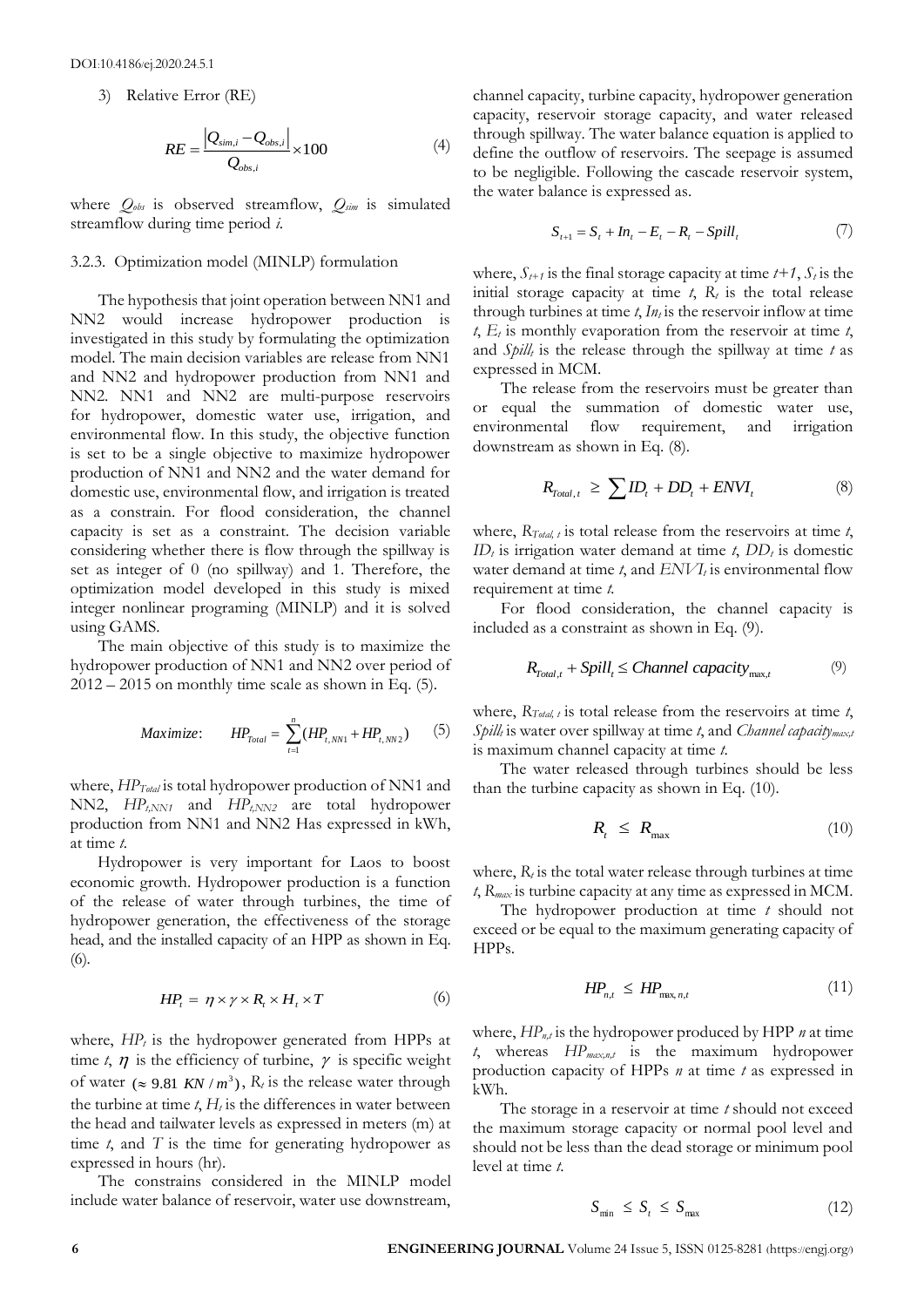where,  $S_t$  is the storage capacity at time *t*, whereas  $S_{min}$  and *Smax* are the minimum and maximum storage capacities at time *t* as expressed in MCM.

During flooding periods, when the water release is higher than the normal pool level, the excess water will be released through spillway. The overflow can be defined as the difference between the final and maximum storages at any time *t*.

$$
Split_t = S_{t+1} - S_{\text{max}} \tag{13}
$$

where, *Spill<sub>t</sub>* is the water released through the spillway at time *t*, whereas,  $S_{t+1}$  is the final storage at time *t*. In the absence of overflow, the final storage can serve as the initial storage for the next time step  $t+1$ , but in the presence of overflow, the maximum storage (*Smax*) can serve as the initial storage.

#### **4. Results and Discussions**

This study considers both NN1 and NN2 as multireservoir systems and uses GAMS to solve for optimal release and hydropower production. The major inflow into NN1 is the water released by NN2 through its turbines and the sideflows. Therefore, the operation of NN1 depends on the water release from NN2 and the sideflows. The simulated streamflow from the tributaries of the Nam Ngum river is from IFAS. In this section, the results of the streamflow simulation, the optimal release and hydropower production are discussed.

#### **4.1. Streamflow Simulation**

#### 4.1.1. Parameter sensitivity analysis

IFAS is calibrated using the observed flow at Hinhueb station before being applied to simulate the sideflows of NSan and NB. The sensitivity analysis of IFAS model parameter is carried out. The result of parameter sensitivity analysis demonstrated that flows in NNRB are sensitive to seven parameters. The optimal values of these seven parameters are shown in Table 4. The highest sensitive parameters for discharge are Final infiltration capacity (SKF), Manning's roughness coefficient (RNS), and Surface roughness coefficient (SNF). These parameters are related to the land use and soil type within the study area. Coefficient of baseflow (AGD) and Maximum water height (HFMXD) are less sensitive compared to SKF, RNS and SNF but more sensitive than HCGD and FALFX.

4.1.2. Calibration results

The IFAS calibration results at Hinhueb station show a good fit between the simulated and observed streamflow. The correlation coefficient highlights some consistency between the simulated and observed streamflow as shown in Fig. 5 However, Fig. 6 shows that the simulated streamflow between May and July 2014 are slightly overestimated probably due to the fact that rainfall came earlier than usual, and that the river has a small baseflow.



Fig. 5. Daily streamflow from IFAS model compare with observed at Hinhueb station.

Figures 5 and 6 also show that IFAS model successfully simulates daily streamflow at Hinhueb station with a reasonable accuracy. The Nash–Sutcliffe coefficient (NSE) = 0.75, the coefficient of determination  $(R^2) = 0.79$ and the relative error (RE) =  $23.39\%$ . The calibrated parameters are used for the model validation of NB and NSan streamflow.



Fig. 6. Correlation between simulated and observed daily streamflow at Hinhueb station.

Table 4. Optimal parameter values from IFAS model calibration

| Parameter | <b>Notation</b> | Optimal<br>value |
|-----------|-----------------|------------------|
|-----------|-----------------|------------------|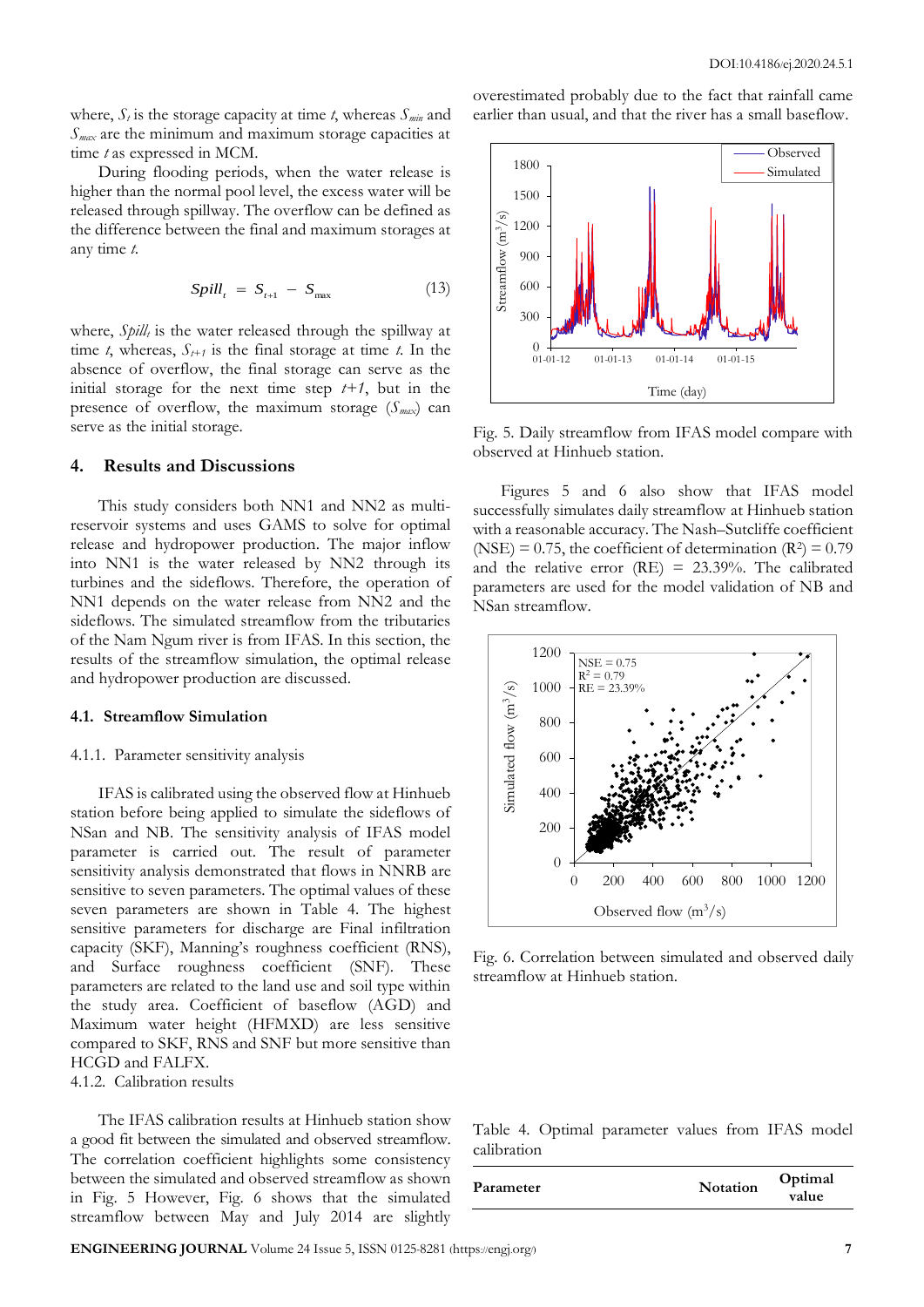| Final infiltration capacity                  | SKF          | 0.045  |
|----------------------------------------------|--------------|--------|
| Manning's roughness coefficient              | <b>RNS</b>   | 0.035  |
| Roughness coefficient of ground<br>surface   | SNF          | 0.01   |
| Maximum water height                         | <b>HFMXD</b> | 0.75   |
| Coefficient of baseflow                      | AGD          | 0.0035 |
| Height where intermediate<br>outflow occurs  | <b>HCGD</b>  | 0.285  |
| Coefficient of rapid intermediate<br>outflow | <b>FALFX</b> | 0.001  |

#### 4.1.3. Validation results

The calibrated IFAS model is used to simulated streamflow of NB and NSan rivers. The simulated streamflow of NB and NSan between 2012 and 2015 are shown in Figs. 7 and 8. The IFAS and water balance equation results reveal that the former can effectively capture the NB and NSan river streamflows.



Fig. 7. Daily simulated streamflow of NB river



Fig. 8. Daily simulated streamflow of NSan river.

The total NB and NSan monthly streamflow simulated by IFAS is compared with the streamflow calculated from the water balance equation (Fig. 9). The model validation shows good performance with NSE = 0.78,  $R^2 = 0.86$  and  $RE = 19.33\%$ . The high level of NSE and R<sup>2</sup> values have been linked to the ability of IFAS model to capture the streamflow in NB and NSan catchments during the validation period. This indicated an acceptable performance of IFAS model at monthly time scale in limited data catchment. Therefore, the IFFAS model could be used to simulate monthly streamflow in ungauged catchment like NB and NSan.



Fig. 9. Comparison between sum of NB and NSan monthly simulated and calculated streamflow.

However, the calculated streamflow for 2014 is slightly higher than that simulated by IFAS. Such discrepancy may be ascribed to the fact that the infiltration loss term is not considered in the water balance equation, thereby increasing the streamflow in some months.

#### **4.2. Optimization of Hydropower Production**

The optimization model is formulated to assess the potential of joint operation of NN1 and NN2. From the MINLP model, the average hydropower production of NN1 and NN2 during 2012 to 2015 increase by 6.01% (Fig. 10) and 14.21% (Fig. 11), respectively. The average hydropower yield of NN1 is high when considered over a period of 12 months, while NN2 can produce prominently during the rainy season. The MINLP model can adapt the release based on various reservoir inflow in each month for energy production maximization. It also shows that the water discharges through the spillway gates of all two reservoirs could be reduced. These may cause the increasing of all hydropower production. In addition, the increasing of hydropower of NN1 may result in the increasing of released from NN2 which is inflow of NN1.

The results also demonstrate that the amount of monthly average releases from NN1 and NN2 are higher than the observed release. The monthly average observed releases of NN1 and NN2 vary from 825.19 to 1,092.2 and 325.06 to 885.39 MCM, respectively, whereas, the monthly average optimized releases of NN1 and NN2 from the MINLP model vary from 1,006.41 to 1,186.9 and 497.51 to 1,061.73 MCM, respectively. The average stored water volume of the NN1 reservoir at the last month of the wet season (November) and dry season (April) of 7,024.49  $\pm$ 216.99 and 6,198.84 ± 237.20 MCM, respectively. Similarly, The monthly average stored water volume of the NN2 reservoir at the last month of the wet season (November) and dry season (April) of  $4,361.27 \pm 108.19$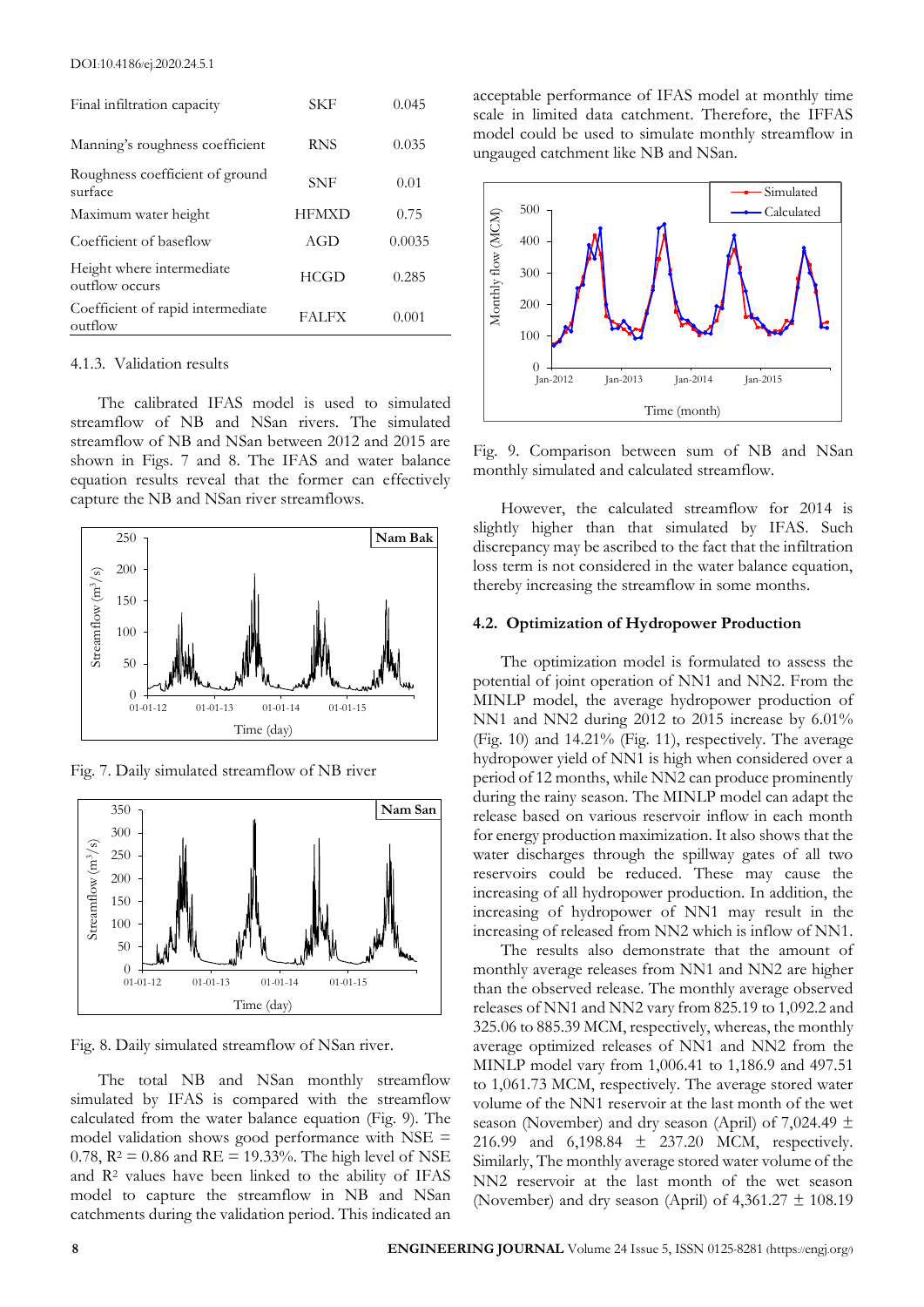and  $4,159.55 \pm 190.67$  MCM, respectively. However, while the monthly time series data for reservoir inflow are inputted into the MINLP model, in actual operations, a long time series of inflow data is not readily available and reservoir operators only have the inflow data for the previous month. Therefore, the hydropower production from the MINLP model is higher than the observed levels.



Fig.10. Comparison of average monthly hydropower production of NN1 between the MINLP model and the observation.



Fig. 11. Comparison of average monthly hydropower production of NN2 between the MINLP model and the observation.

The average monthly hydropower production of NN1 and NN2 from the MINLP model during 2012 to 2015 is shown in Fig. 12.

The maximum hydropower of 481.26 GWh is recorded in September, whereas the minimum hydropower of 252.52 GWh is recorded in December. Across all periods, the optimum monthly hydropower from the MINLP model is greater than the observed hydropower especially during the wet season.



Fig. 12. Comparison of average monthly hydropower production of NN1 and NN2 between the MINLP model and the observation.

The optimal annual hydropower production is higher than the observed hydropower as shown in Fig. 13. All HPPs have generated the maximum possible amount of hydropower. The MINLP model can increase hydropower production by 20.2% on average compared with the observed hydropower production. The optimization model of joint operation increases the release of water to maximize the hydropower production of HPPs.



Fig. 13. Annual hydropower from the MINLP model compared to the observation of NN1 and NN2.

#### **4.3. Optimal Reservoir Operation Rule Curves**

The reservoir operation rule curves are also used to formulate monthly operational policies that can maximize the hydropower generation of NN1 and NN2.

The upper and lower rule curves (URC and LRC, respectively) of NN1 and NN2 are obtained from the results of MINLP model and shown in Figs. 14 and 15, respectively. These curves can be developed on the basis of the storage water level recorded at each period (i.e., each month in this study). URC and LRC are estimated from the maximum and minimum reservoir water levels, respectively, for each month from 2012 to 2015. These water levels are simulated by using GAMS, which achieves the maximum and minimum hydropower for every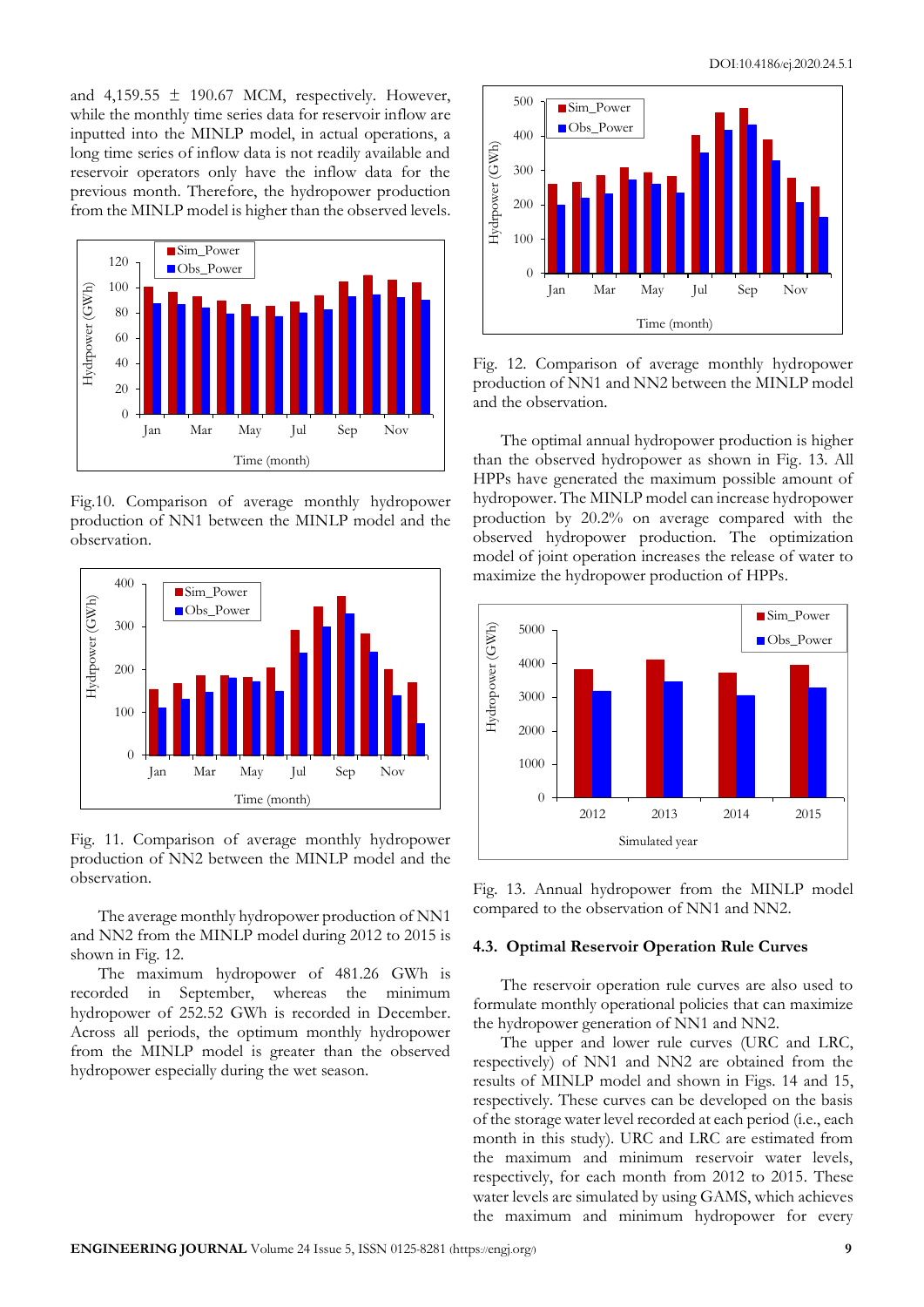month. The reservoir water level is simulated by GAMS on the basis of the area–storage–water level curve. The optimal operation rule curves for NN1 and NN2 are shown in Figs. 14 and 15, respectively. The comparison between the existing and recommended rule curves is not possible due to the lack of data of existing rule curves both for NN1 and NN2. Increased operating efficiency obtained from applying the recommended rule curves is reflected in the increased amount of hydropower generated as shown in Figs. 10–11 for single reservoir operation and in Figs. 12–13 for joint reservoir operation.



Fig. 14. Recommended optimal rule curve for NN1 reservoir.



Fig. 15. Recommended optimal rule curve for NN2 reservoir.

It can be seen from Fig. 14 that the range between URC and LRC is generally small. The URC is almost constant with full supply level, whereas the LRC dropped in the dry season during the mid-year. These may be due to the storage capacity of NN1 reservoir is large and can store the amount of water from wet season to enough operating in dry season. For the characteristic rule curves of NN2 (Fig. 15) illustrated that the URC is similar to the NN1, but the range between URC and LRC is higher than the NN1, especially in wet season. This may cause from the storage capacity of NN2 reservoir is small and cannot keep the water in wet season for full operating in dry season. So, the amount of water has to release through the turbine in wet season, this leaded to the increasing of the hydropower production in wet season as shown in Fig. 11. Increased amount of hydropower generated based on the proposed rule curves for NN1 and NN2 suggests that the proposed rule curves could offer more efficient operation than the existing rule curves.

The impact on water use for other downstream activities was also assessed. The monthly average domestic and irrigation water use at downstream area of NN1 is about 4.26 and 65.01 MCM, respectively (see section 3.1) which is negligible in comparison with the monthly minimum release from NN1 of 825.19 MCM (see section 4.2). The monthly maximum release of 1,092.2 MCM from NN1 is less than 7,889.40 MCM which is the river capacity at downstream area of NN1. As the result, This suggests that the recommended rule curves proposed do not pose increasing risk of water shortage or flooding in the downstream area. However, these curves are established based on the optimal release of water for maximizing the hydropower production of NN1 and NN2 within the study period and may change along with the variations in reservoir inflow. The new rule curves of NN1 and NN2 may change the water release in each month in order to make the balance of water use and maximize hydropower.

## **5. Conclusions**

This study aims to optimize the release for hydropower production from NN1 and NN2 reservoirs in NNRB in Lao PDR and establish multi-reservoir operation rule curves. Two tributaries, NB and NSan, of Nam Ngum river are ungauged so their streamflow is simulated using IFAS. IFAS is calibrated using the observed flow at Hinhueb station and the simulations of NB and NSan streamflow are validated by the water balance of NN1. The study period is 2012– 2015. The optimization model for joint operation is developed as MINLP to maximize the total hydropower production from NN1 and NN2 HPPs and GAMS is used to solve the MINLP model.

The daily streamflow at Hinhueb station simulated by IFAS fitted with the observed streamflow during the calibration period with NSE =  $0.75$ , R<sup>2</sup> =  $0.79$  and RE = 23.39%. IFAS is then used to simulate streamflow in ungauged Nam Bak and Nam San rivers. The simulated flow is validated with the results from the water balance model of NN1. The validation results show that the total monthly streamflow of NB and NSan simulated by IFAS demonstrate a good fit with the monthly streamflow calculated from the water balance equation (NSE  $= 0.78$ ,  $R^2 = 0.86$  and  $RE = 19.33\%$ . However, the calculated streamflow for 2014 is slightly higher than that simulated by IFAS. This might be from the assumption of this study that the infiltration is not considered in the water balance model.

The optimal hydropower production from the MINLP model developed in this study is higher than the observed hydropower production by 20.2%. Specifically, the hydropower production of NN1 and NN2 can be increased by 6.0% and 14.2%, respectively. Across all periods, the optimal monthly hydropower generation achieved by the MINLP model is higher than the observed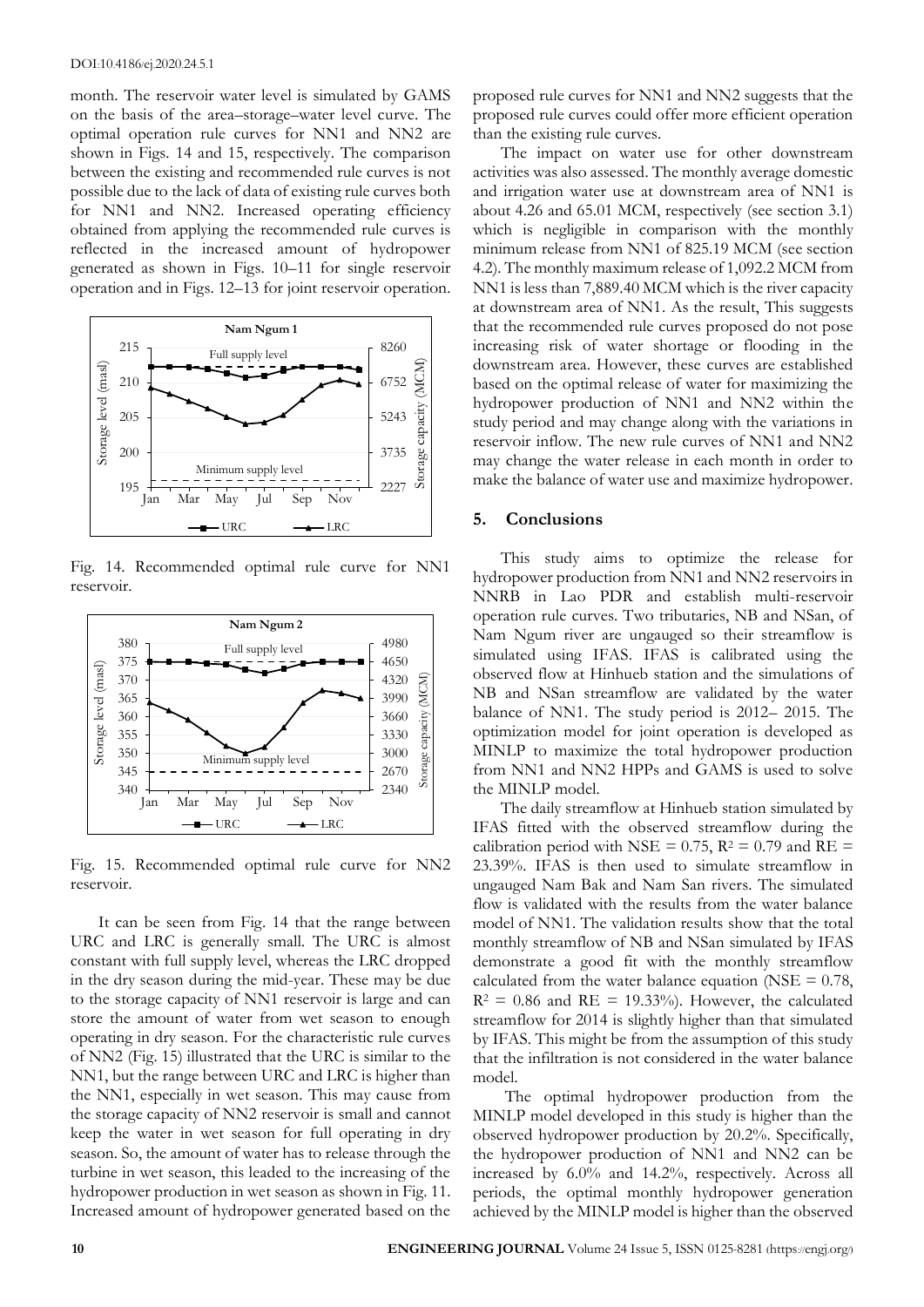levels especially during the wet season because of the higher gross head and reservoir capacity. In other words, the MINLP model increases the release of water to maximize hydropower production in all HPPs while meeting the water demand and not causing flood downstream. In this study, the reservoir inflow for the entire study period can be inputted into the optimization model, but in actual operations, a forecast series of inflow data is uncertain. This phenomenon may explain why the maximum hydropower generation is not reached. In addition, the optimal URC and LRC of NN1 and NN2 are developed based on the storage level estimated by the MINLP model for each month. These rule curves can be used along with the optimization model to maximize the hydropower production of NN1 and NN2. The optimization model can also serve as a guideline to maximize the hydropower production of NN1 and NN2 HPPs and other HPPs in NNRB.

## **6. Limitations and Future research**

In this study, there are some limitations on data availability. In the upper part of Nam Ngum River Basin, there are very limited hydrological and meteorological stations. The period of available data is relatively short for streamflow simulation. The hydropower demand data in each month are not available. This may cause the hydropower generation from the MINLP model to be higher than the actual operation. The uncertainty from changing climate is not yet considered in this study. In the situation that future streamflows may be lower than the normal average or differ from the results shown in this study, the optimal rule curves and hydropower yield will be affected.

For future studies, the uncertainty from changing climate and extreme hydrological regimes should be taken into account in the optimization model to mitigate the impact of flooding and climate uncertainty on hydropower generation.

### **Acknowledgement**

The authors gratefully acknowledge the ASEAN University Network and the Southeast Asia Engineering Education Development Network for their support. They also thank the Ministry of Energy and Mines of Laos and the Department of Meteorology and Hydrology of Laos for providing the necessary data.

## **References**

- [1] T. S. Cheong, I. Ko, and J. W. Labadie, "Development of multi-objective reservoir operation rules for integrated water resources management," *Journal of Hydroinformatics,* vol. 12, no. 2, pp. 185–200, 2009.
- [2] S. M. Ashrafi and A. B. Dariane, "Coupled operating rules for optimal operation of multi-reservoir systems," *Water Resour Manage,* vol. 31, pp. 4505– 4520, 2017.
- [3] A. Kangrang, H. Prasanchum, and R. Hormwichian, "Development of future rule curves for multipurpose reservoir operation using conditional genetic and tabu search algorithms," *Advances in Civil Engineering,* vol. 2018, p. 10, 2018.
- [4] X. Sun and Q. Huang, "Optimal operation of the cascade hydropower station reservoirs in the upper Hanjiang River," in *2011 International Symposium on Water Resource and Environmental Protection*, Xi'an, China, vol. 1, pp. 618–621, 2011.
- [5] P. Deeprasertkul, "Linear programming for optimal reservoir operation of Chao Phraya River Basin," *IJIRSET,* vol. 4, no. 9, p. 10, 2015.
- [6] W. Chu and W. Yeh, "A nonlinear programming algorithm for real-time hourly reservoir operation," *JAWRA,* vol. 14, pp. 1048–1063, 2007.
- [7] D. N. Kumar, B. Falguni, and K. S. Raju, "Optimal reservoir operation for flood control using folded dynamic programming," *Water Resources Management,*  vol. 24, no. 6, pp. 1045–1064, 2010.
- [8] L. Zhang, P. Guo, S. Fang, and M. Li, "Monthly optimal reservoirs operation for multicrop deficit irrigation under fuzzy stochastic uncertainties," *Journal of Applied Mathematics,* p. 11, 2014.
- [9] M. S. Parsa, "Optimal reservoir operation of Karun 4 Reservoir by linear programming," *International Academic Journal of Science and Engineering,* vol. 4, no. 1, pp. 110–120, 2017.
- [10] W. Zhang, P. Liu, H. Wang, X. Lei, and M. Feng, "Operating rules of irrigation reservoir under climate change and its application for the Dongwushi Reservoir in China," *Journal of Hydro-environment Research,* vol. 16, pp. 34–44, 2017.
- [11] M. Saadat and K. Asghari, "Reliability improved stochastic dynamic programming for reservoir operation optimization," *Water Resour Manage,* vol. 31, pp. 1795–1807, 2017.
- [12] R. S. V. Teegavarapu and S. P. Simonovic, "Optimal operation of reservoir systems using simulated annealing," *Water Resources Management,* vol. 16, no. 5, pp. 401–428, 2002.
- [13] X. Zhou, Y. Liang, S. Xin, P. Di, Y. Yan, and H. Zhang, "A MINLP model for the optimal waterflooding strategy and operation control of surface waterflooding pipeline network considering reservoir characteristics," *Computers and Chemical Engineering,* vol. 129, pp. 106–118, 2019.
- [14] P. Chaves and F. J. Chang, "Intelligent reservoir operation system based on evolving artificial neural networks," *Advances in Water Resources,* vol. 31, pp. 926–936, 2008.
- [15] M. Ehteram et al*.*, "Optimization of Chain*-*Reservoirs*'* Operation with a New Approach in Artificial Intelligence," *Water Resources Management,* vol. 31, pp. 1–20, 2017.
- [16] D. Zhang et al*.*, "Modeling and simulating of reservoir operation using the artificial neural network, support vector regression, deep learning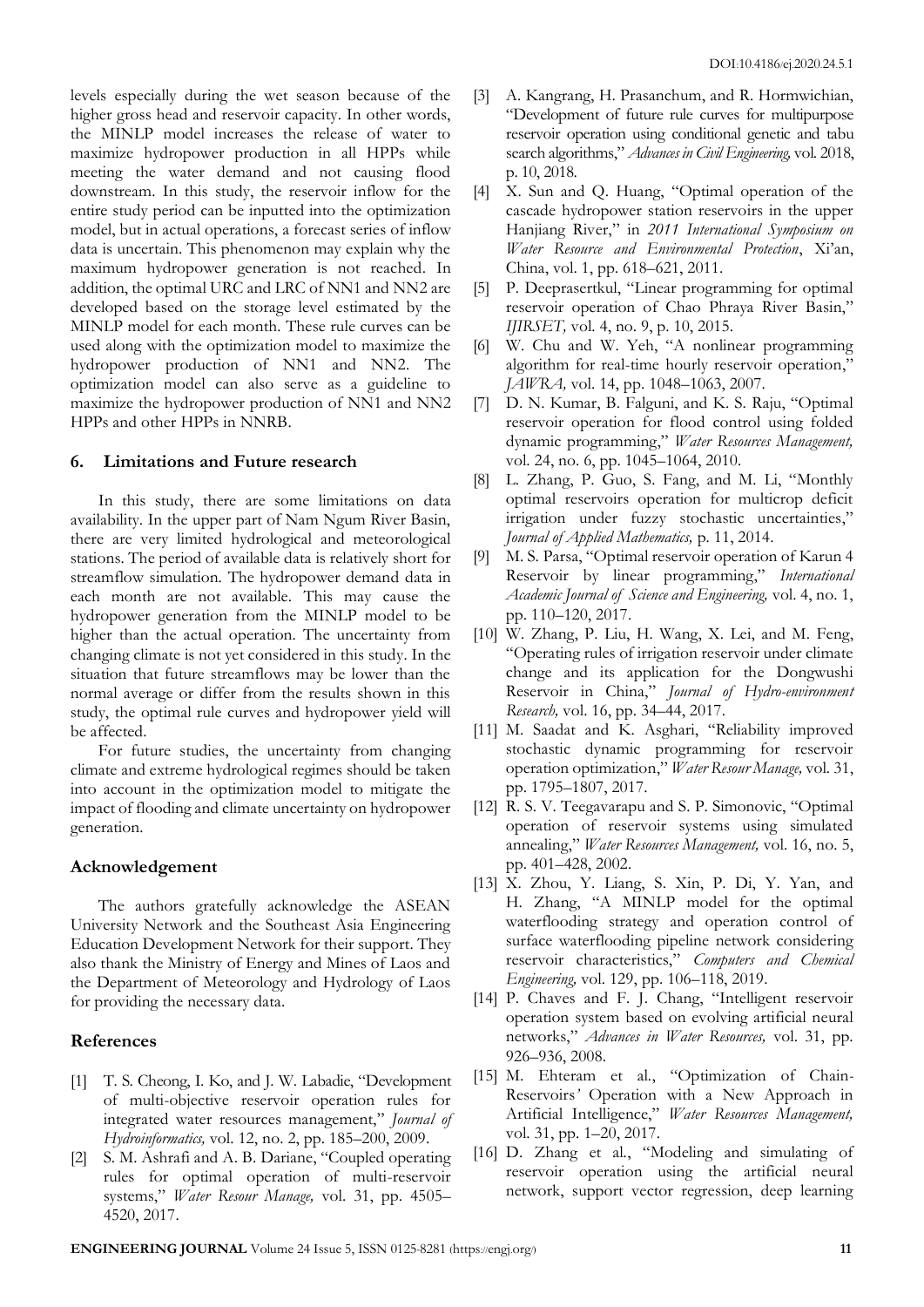algorithm," *Journal of Hydrology,* vol. 565, pp. 720–736, 2018.

- [17] N. Bangsulin, A. Promwungkwa, and K. Ngamsanroaj, "Multi-reservoir operational management for optimal electricity production of Namkhan 2 and 3 hydropower plants," *International Journal of Mechanical And Production Engineering,* vol. 5, no. 2, pp. 56–61, 2017.
- [18] Division of Hydropower Project Planning, "Summary of hydropower project in Laos 2018," Ministry of Energy and Mines, Vientiane, Lao PDR, vol. 9, p. 135, 2018.
- [19] S. M. Ashrafi and A. B. Dariane, "Coupled operating rules for optimal operation of multi-reservoir systems," *Water Resour Manage,* vol. 31, pp. 4505– 4520, 2017.
- [20] C. Lyle and C. Boulapha, "Scenario*-*based development planning for the Nam Ngum Basin," *CRBOM, Solo, Central Java, Indonesia*, p. 23, 2011.
- [21] A. Beg and M. Islam, "Advantages and limitations of genetic algorithms for clustering records," in *The IEEE 11th Conference on Industrial Electronics and Applications (ICIEA).,* Hefei, China, 2016, pp. 2478– 2483.
- [22] R. Ilaboya, E. Atikpo, G. Ekoh, M. Ezugwu, and L. Umukoro, "Application of dynamic programming to solving reservoir operational problems," *JATES,* vol. 1, no. 3, pp. 251–262, 2017.
- [23] V. Jothiprakash and R. Arunkumar, "Multi-reservoir optimization for hydropower production using NLP technique," *KSCE Journal of Civil Engineering,* vol. 18, no. 1, pp. 344–354, 2014.

 $\bullet$ 

- [24] S. M. Ashrafi and A. B. Dariane, "Coupled operating rules for optimal operation of multi-reservoir systems," *Water Resour Manage,* vol. 31, pp. 4505– 4520, 2017.
- [25] J. S. Hecht, G. Lacombe, M. E. Arias, T. D. Dang, and T. Piman, "Hydropower dams of the Mekong River basin: A review of their hydrological impacts," *Journal of Hydrology,* vol. 568, pp. 285–300, 2019.
- [26] Ministry of Energy and Mines, "Lao PDR Energy Statistics 2018," *ERIA., Vientiane, Lao PDR*, p. 150, 2018.
- [27] Nampapa Nakhone Luang (NPNL), "Vientiane Capital Water Supply State Enterprise: Annual Report 2017," *NPNL, Vientiane,* Laos, p. 80, 2017.
- [28] P. Chamaporn, K. Kritsana, M. Itaru, and J. Prasong, "Irrigation database improvement for the lower Mekong Basin," *MRC, Vientiane, Lao PDR*, vol. 1, p. 122, 2018.
- [29] K. Fukami, T. Sugiura, J. Magome, and T. Kawakami, *Integrated Flood Analysis Systems IFAS Version 1*.*2 User*'*s Manual.* Japan: PWRI, ICHARM., 2009, p. 227.
- [30] ICHARM, *Integrated Flood Analysis Systems (IFAS) System Instruction Guidebook*. Japan: PWRI., 2011, p. 43.
- [31] T. Chai and R. R. Draxler, "Root mean square error (RMSE) or mean absolute error (MAE) Arguments against avoiding RMSE in the literature," *Geosci. Model Dev,* vol. 7, p. 4, 2014.
- [32] J. Chadalawada and V. Babovic, "Review and comparison of performance indices for automatic model induction," *Journal of Hydroinformatics,* vol. 21, no. 1, pp. 13–31, 2017.